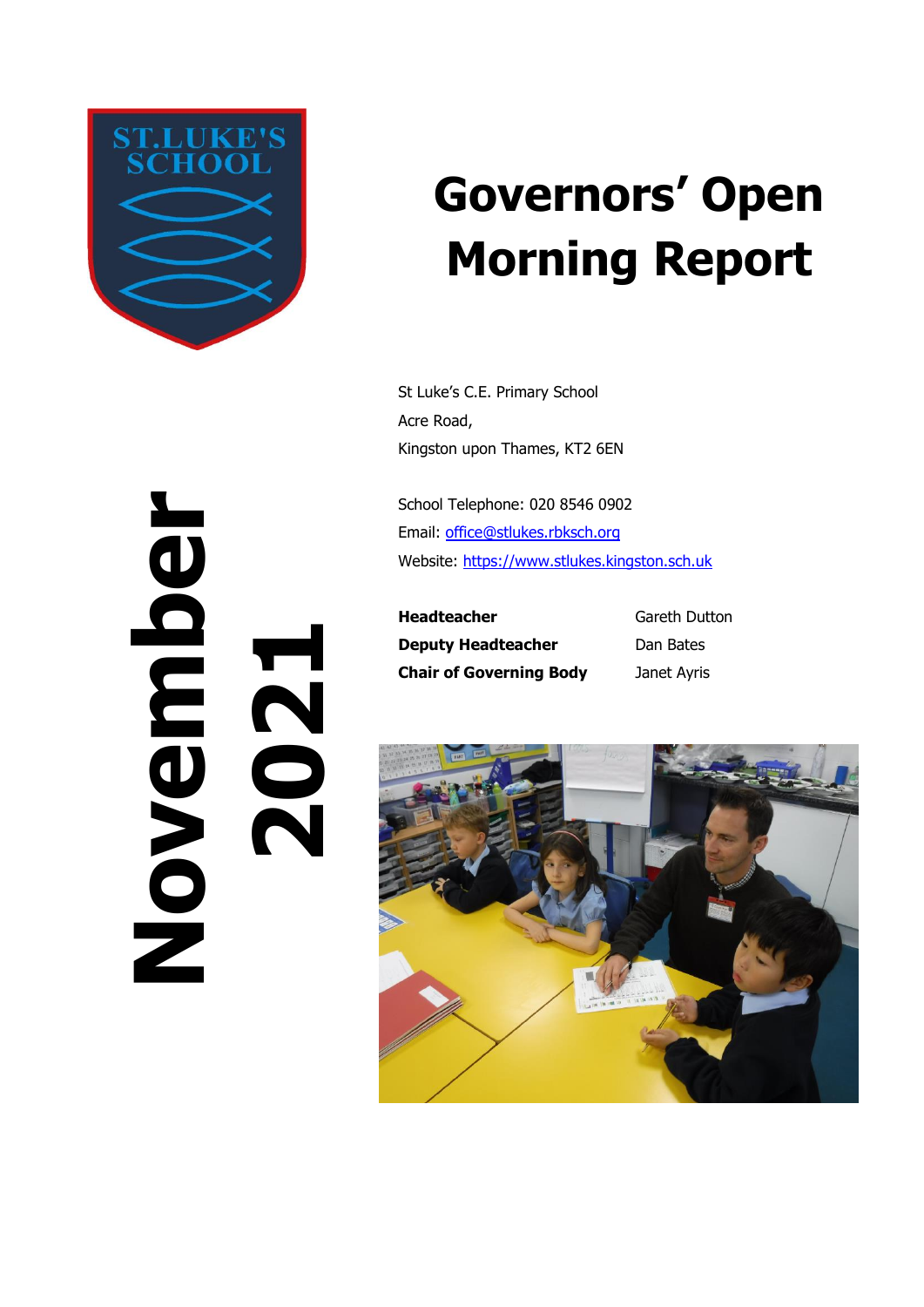# **Introduction**

Every year, St Luke's C.E. School holds two Governors' Open Mornings and during the time in the school governors visit every classroom.

We spend the morning talking to staff and the children about their work and looking at some of the children's work they were doing at the time. We also take the opportunity to look at some of their books and admire the high calibre of work we see.

During this visit, without exception all the children were fully engaged, enjoying their lessons and were extremely polite.

The Governors had a most enjoyable morning and would like to thank all the staff and children for welcoming them into their classrooms.

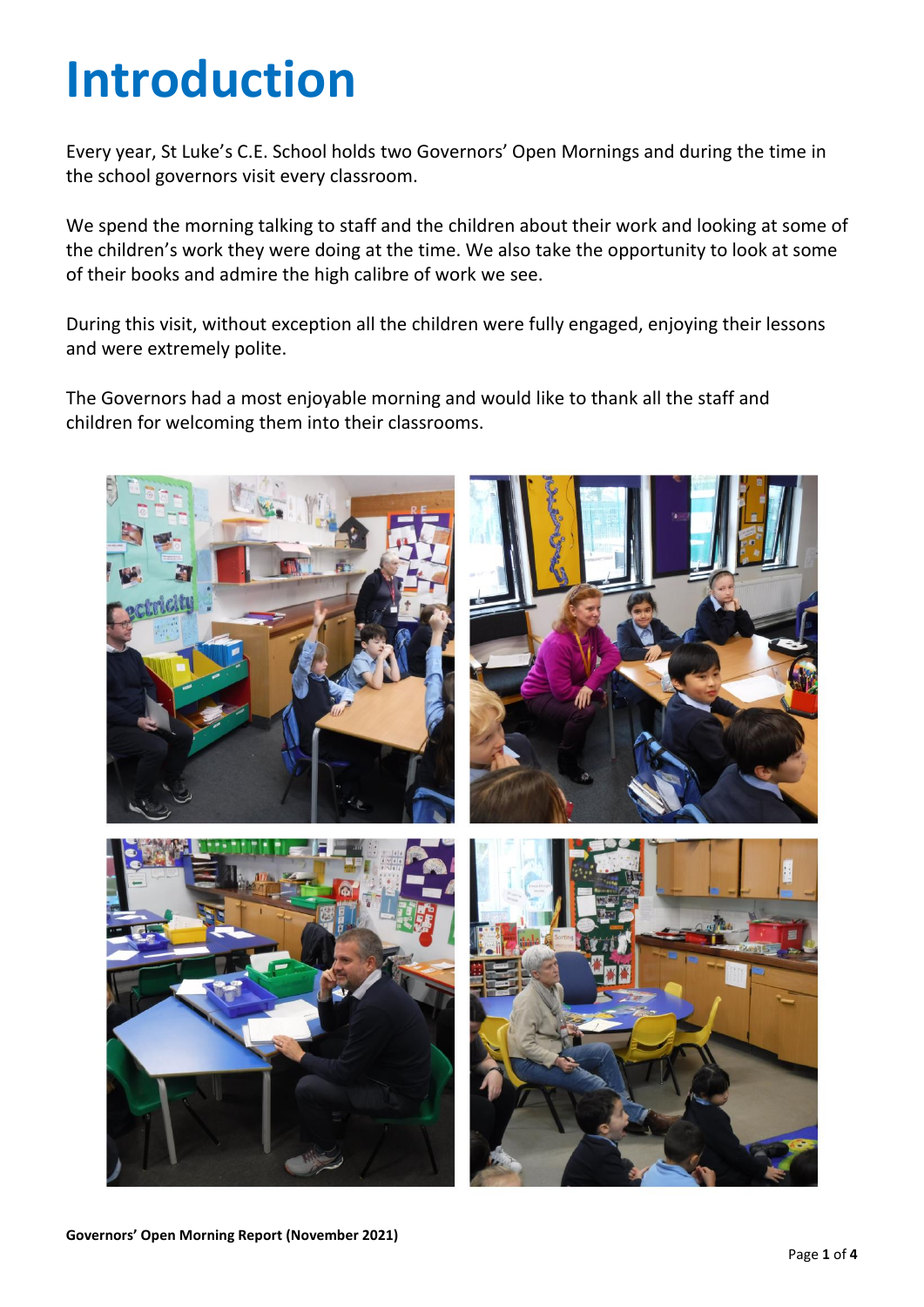## **Governor Report 1**

- Very impressed with phonics work in KS1 children were all engaged and staff continually reinforced and supported children – lovely!
- Liked the cross-curricular English lesson which involved researching facts about Iceland and a history lesson which sorted words into 'invade' and 'settle' categories (one group even used a Venn diagram!).
- Really liked the learning wall displays with headings 'We are learning about', 'We already know' and 'Our new learning is'.
- Really good use of resources sets of Chromebooks, videos, etc.
- A very enjoyable and instructive morning!

## **Governor Report 2**

- In all classes I was, as ever, impressed with the behaviour of the children.
- The imagination of the teachers to find interesting ways to teach the subject was delightful.
- I loved every minute of it.
- Keep up the good work!

#### **Governor Report 3**

- Nursery celebrating Diwali making Divas. Children enjoyed the free flow activities and were engaged in the different activities.
- Reception phonics. All children were engaged with blending practice. The teacher explained the new teaching of phonics using Little Wandle system.
- I observed the all-day nursery children eating lunch. It was a lovely and calm atmosphere which was age appropriate. There was time to talk and share experiences.

#### **Governor Report 4**

- In each class I visited the children were all interested and engaged in their learning exercises.
- Lessons all seemed to be well structured and progressed at a good pace.
- It surprised me how interactive lessons now are compared to my experiences of primary school.
- A discussion of differences between invade, conquer, visit and settle was great as together the teacher led the class through the differences.
- Big well done to the staff.
- The children's behaviour was extremely good.
- A really enjoyable morning. Great learning!

#### **Governor Report 5**

• Engagement – the children in all the classes I observed were engaged and there were no issues of a lack of control.